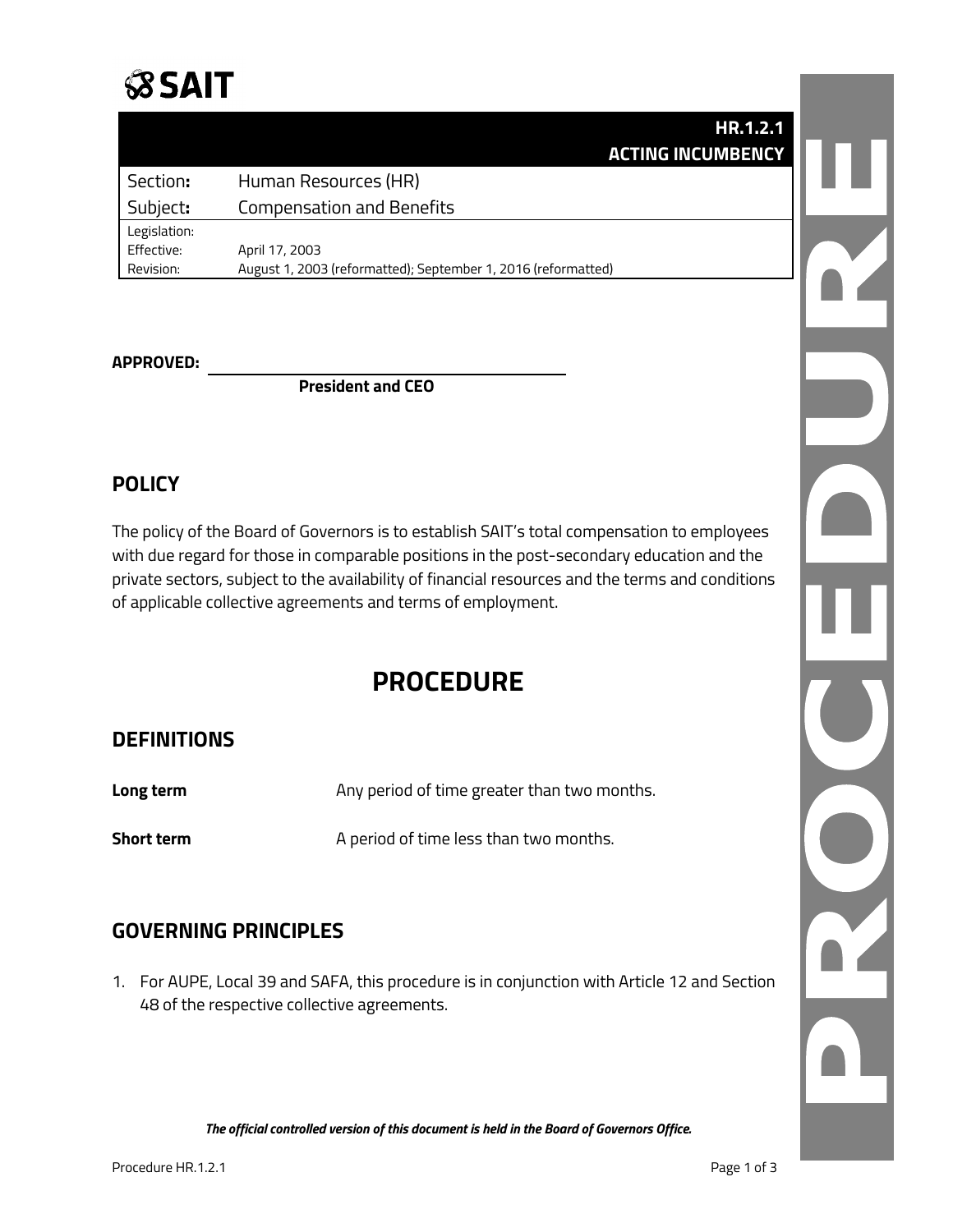## **SSAIT PROCEDURE**

- 1. To be eligible for acting incumbency pay, an employee shall be required to perform the principal duties for the higher level position for a minimum period of five consecutive work days, during which time the employee may also be required to perform some of the duties of that employee's regular position.
- 2. On completion of the minimum five-day qualifying period in an acting incumbency position, an employee shall be eligible for acting incumbency pay for the total period of acting incumbency, including the five-day qualifying period. Acting provisions shall not apply where an employee is designated only additional limited duties.
- 3. An employee who qualifies in an acting incumbency position may be compensated at management's discretion as follows:
	- a) Short Term
		- i) 5% percent of current salary in addition to regular salary.
	- b) Long Term
		- i) 5% percent of current salary in addition to regular salary; or
		- ii) The minimum salary for the class in the higher level position, subject to approval of the applicable vice president; or
		- iii) In exceptional circumstances, a salary not higher than the salary of the immediate preceding former incumbent of the position, subject to the approval of the applicable vice president. If the position reports directly to the vice president, the approval of the president and CEO is required.
- 2. Short term acting incumbency pay is processed using the Salary Addition Form and is submitted directly to the Payroll Office.
- 3. Long term acting incumbency pay is processed by consulting with the relevant human resources advisor to determine the appropriate method of processing the compensation. The methods of compensation could be:
	- a) Continuation of the use of Salary Addition Form;
	- b) Temporary reclassification; or

*The official controlled version of this document is held in the Board of Governors Office.*